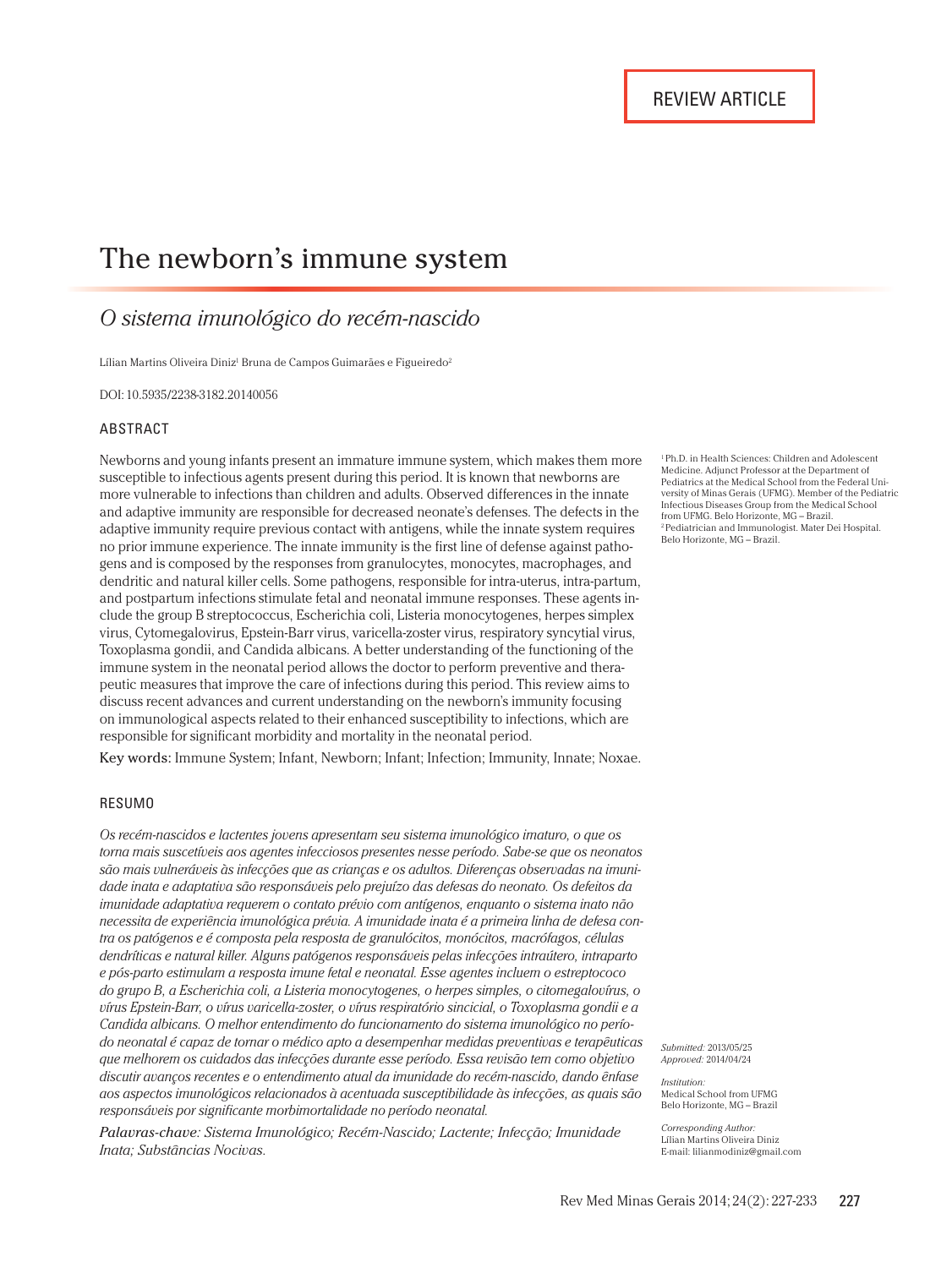# INTRODUCTION

The newborn's immune system has limited ability to mount an effective response from the quantitative and qualitative point of view against invasive pathogens implying more susceptibility to infections. It is known that the earlier the gestational period, less developed is the immune system at birth, so that extreme premature neonates (< 28 weeks) can show 5-10 times higher rates of infection than term newborns.<sup>1</sup>

The neonate is highly dependent on the maternal passive transfer of antibodies during fetal and neonatal early life. The immune development will only be complete in late childhood.<sup>1</sup> Breast milk is an important example of the transfer of passive immunity in the post-natal period. It has antimicrobial, anti-inflammatory, and immuno-regulatory functions. It contains secretory IgA, which colonizes the gastrointestinal and respiratory tracts in the neonate, active cells (phagocytes, natural killer cells, and lymphocytes), cytokines (IL-4, IL-6, IL-8, IL-10) and lysozyme, lactoferrin, and peroxidase, and antimicrobial lipids.<sup>2</sup>

Lymphoid and myeloid progenitors that are in the yolk sac since the fourth week of gestation migrate to the liver, the primary hematopoietic organ during this period, where they proliferate suffering only a slight differentiation. Subsequently, they are found in the spleen, thymus, and bone marrow.1 Immunity can be classified into innate (nonspecific) or acquired (specific), which, in turn, is divided into humoral and cellular immunity. Vaccines work by stimulating specific immunity, which is exercised by means of antibodies (humoral immunity) and lymphocytes with effector function (cellular immunity). Antibodies can be serum antibodies acting in the bloodstream or secretory antibodies blocking and preventing the penetration of microorganisms through mucous membranes. Defense against microbial invasions includes the rapid and independent antigen development from innate immunity and the slow and specific development of adaptive immunity. $1,3,4$ 

## METHODOLOGY

This study constitutes a revision of the specialized literature in which scientific articles were consulted and selected from searches in the MEDLINE and LILACS databases. Articles of relevance and representative of the theme were selected, as well as text books on the subject.

# REVIEW OF THE LITERATURE

#### **The immunology in the fetus and newborn**

### Innate immunity

Innate immunity is the first line of defense upon exposure to an infectious agent and is activated regardless of previous contact with antigens. It is made up of epithelial barriers (skin and mucous membranes), cytokines, and proteins from the complement system and circulating cells (phagocytes and natural killer cells).5

The newborn's skin is immature and more permeable, possibly due to inadequate production of free fatty acids and alkaline pH. The breach of integrity in the skin that occurs during this period in hospitalized patients can act as a facilitator for the entrance of pathogens. The production of secretory IgA is absent in the first days of life, leading to a greater vulnerability of the mucous membranes to invasions by pathogenic microorganisms in the respiratory and gastrointestinal tracts.3,4

Cytokines are low molecular weight proteins, secreted in response to an antigen, which modulate the intensity and duration of the immune and inflammatory response. They are produced by phagocytes (macrophages and neutrophils), natural killer cells (NK), and T helper lymphocytes. The main cytokines in innate immunity are interferon  $\alpha$ ,  $\beta$ , and  $\gamma$ , tumor necrosis factor (TNF), and interleukins (1, 6, 10, 12, 15, 18).4

Proteins of the complement system are activated in a cascade and have as their function the opsonization of antigens and cell lysis from the formation of the membrane attack complex. They are reduced in newborns. During pregnancy, there is little maternal transfer of complement proteins.At birth, they reach levels approaching 60-90% of adult values in term newborns and 47-70% in preterm infants.<sup>4</sup> Levels similar to those of adults are only achieved after one year of age.<sup>6</sup>

The NK cell is a type of lymphocyte that destroys virus-infected cells, intracellular microorganisms, and neoplastic cells based on the production of γ interferon (INF γ). NK cells in newborns present reduced function with less cytotoxic action against viruses, although they are equivalent in numbers to those in adults.<sup>4</sup>

Mononuclear inflammatory cells, especially mastocytes and macrophages, are the sentinels of the de-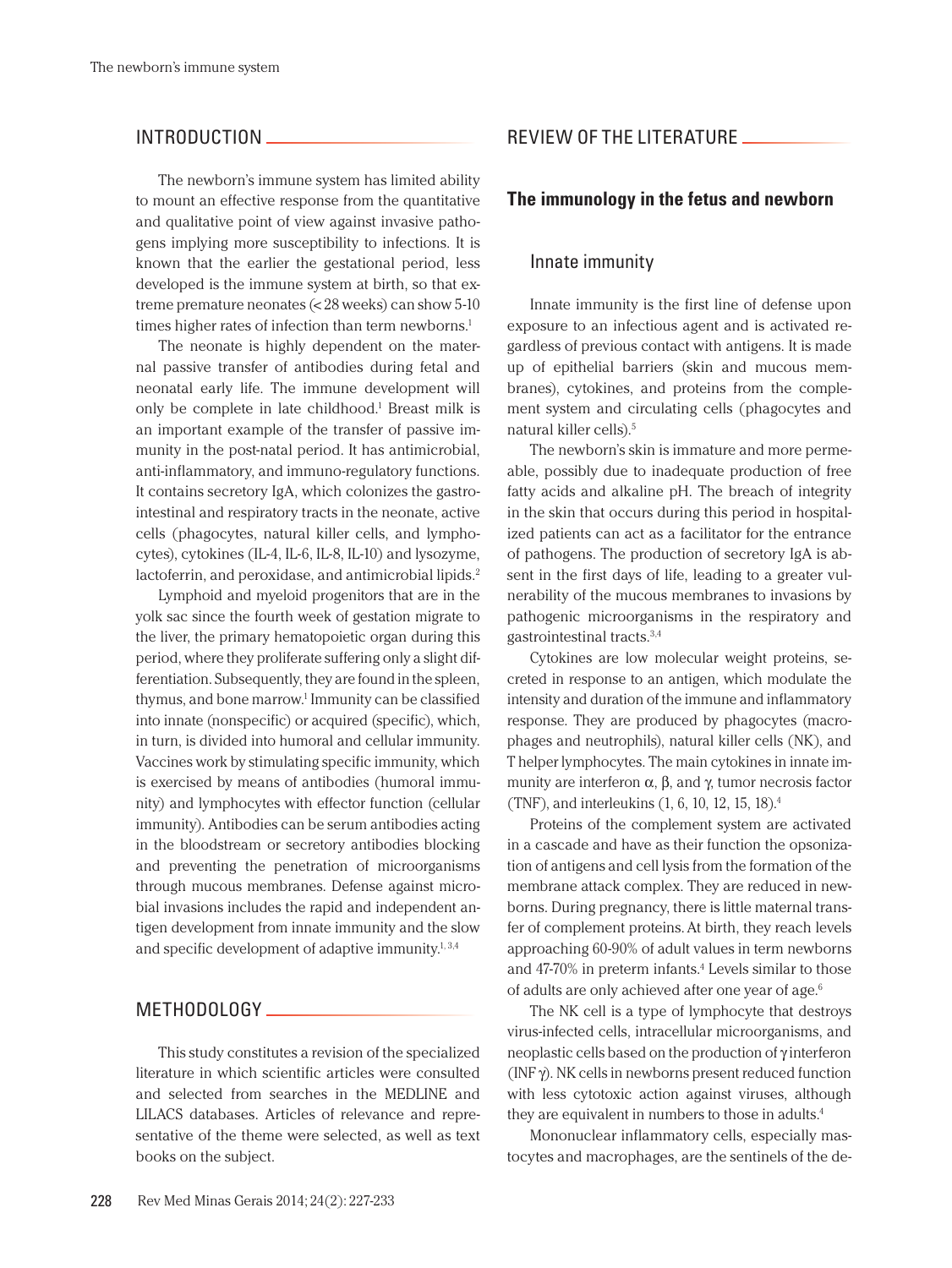fense system against pathogens that win the epithelial barrier. They produce the tumor necrosis factor  $\alpha$ (TNF $\alpha$ ) that recruits innate system cells (neutrophils, monocytes, and dendritic cells) and modulates antigen presentation to T lymphocytes.3,5 The newborn has monocytes and macrophages with reduced function that harm phagocytosis.<sup>5</sup>

Neutrophils are the latest cells to appear in the fetus and are only produced in large numbers after birth. They are reduced in number and effectiveness in the newborn. Its concentration increases dramatically between 12 and 24 hours after birth.<sup>1</sup> Impairment in chemotaxis, rolling, adhesion, and migration up to the site of infection, and reduced oxidative activity, which is its mechanism of cytotoxicity, are observed in newborns.7 The newborn is less able to elevate the number of circulating neutrophils in response to a stimulus. Thus, it is believed that the inability to mobilize the medullary pool during stress is associated with septic conditions in this age.<sup>1.3</sup>

Other inflammatory mediators such as fibronectin, coagulation factors, and kinin system are also reduced at birth. All these deficits are partly responsible for the reduced ability to opsonization, reduced ability to lyse gram-negative bacteria and some viruses, low generation of inflammatory processes, and reduced chemotaxis of polymorphonuclear cells and monocytes.<sup>4,6</sup>

## Adaptive immunity

The deficit in innate immunity entails reduced activation of the adaptive system because these two components are interlinked. The adaptive immune response is divided into cell-mediated response and antibody-mediated response. Lymphocytes are their effector cells.

# Cellular immunity

Precursors of T cells are identified in the fetal liver in the seventh week of pregnancy; however, they still do not express CD3 on their surface. They migrate to the thymus where their proliferation is completed. Between 18 and 24 weeks, T lymphocytes are already in a similar number to that of an adult. It is in the thymus that the T cell receptor formation occurs giving the specificity and recognition capability of self to these cells (self).<sup>1</sup>

Although newborns present greater number of T cells in circulation at birth than adults, most are immature cells and a few are memory cells, a fact explained by the small intrauterine exposure to antigens.<sup>1,4</sup>

The cellular immunity is exerted by T lymphocytes with its subtypes T helper (CD3+ and CD4+) and T cytotoxic (CD3+ and CD8+). The T-helper lymphocytes have two subtypes, depending on its pattern of production of cytokines: Th1 that modulates cellular immunity and Th2 that stimulates humoral immunity.<sup>1</sup>

While B lymphocytes can recognize antigens directly with their antibodies, T lymphocytes can only recognize antigens that are presented by the antigenpresenting cells through class I and II major histocompatibility antigens.4

The fundamental properties of cellular immunity are the production of cytokines and cytotoxic activity. The most important cytokines in adaptive immunity are IL-2, 4, 5, 10, and 13 and INF  $\gamma$  and β and TGF β.<sup>4</sup>

The production of cytokines is diverted to the Th2 response profile until one year of age. The production of IL-12 that activates CD4 T lymphocytes to the Th1 profile is delayed in the newborn.<sup>6</sup> The Th1 response deficit seen in the neonate confers impairment in the cytotoxicity function.<sup>7</sup> Cytokines create an immunoinflammatory context that generates response amplification and recruitment of cells capable of interfering with the immune response. Thus, its deficiency causes problems throughout the immunity. The lowest production of cytokines (IL-2, IL-4, IL-6, and IL-10) in response to antigens occurs, in part, due to the low intrauterine exposure but also to the secretory and inhibitory function of the placenta.<sup>4,7,8</sup>

#### Humoral immunity

Humoral immunity is exerted by B lymphocytes, which stimulated by antigens, differentiate into antibody-producing plasmocytes. They are recognized for presenting the CD19 and CD20 markers on their surface.4

B lymphocytes precursors are in the liver at eight weeks where they begin their differentiation. After birth, the maturation of B cells occurs in the bone marrow. The production of fetal immunoglobulins already starts from the  $10<sup>th</sup>$  week of gestation, reaching a peak in 26 weeks. From then on, it falls sharply until birth. This occurs due to the small intrauterine exposure to antigens and high levels of maternal immunoglobulins passively transferred to the fetus. Thus, at birth, the child presents low levels of immunoglobulins (IgM, IgA, and IgE), and the vast majority of IgG is of maternal origin.<sup>1</sup>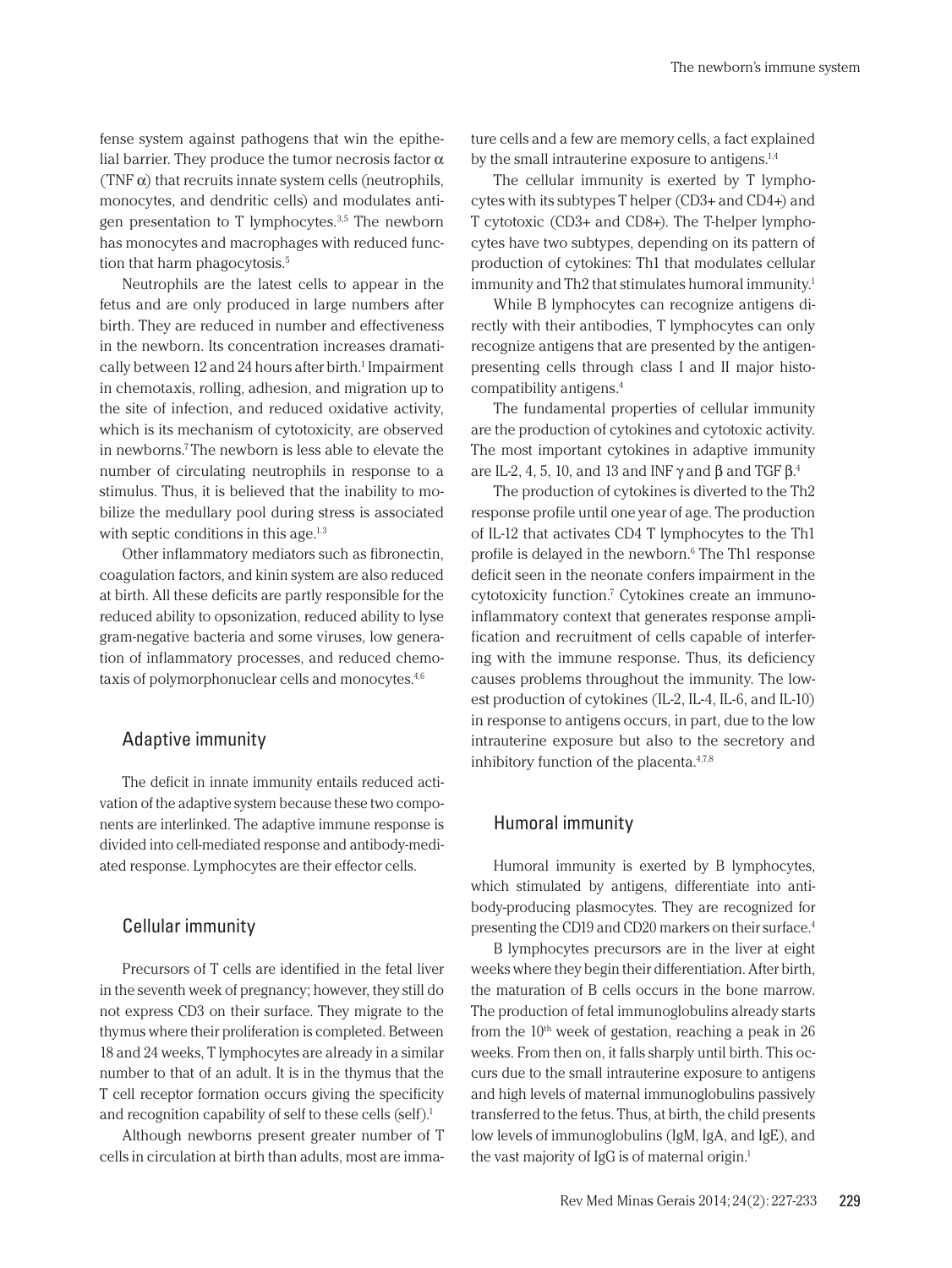After birth, the self-production of immunoglobulins starts in response to food and environmental antigens. The period between the fall of maternal antibodies and the sustained production of antibodies is called transient or physiological hypogammaglobulinemia. It occurs between the third and fifth months of life, with full resolution between two and five years of age.4

Studies in humans and animals have shown that the effectiveness of antibodies produced by B cells in newborns differs from that observed in adults. The neonatal response is delayed, and antibodies show lower serum peaks and have a short duration. The reduced production of antibodies by B cells at this time is partially due to: maternal antibodies, B cells and T helper cells immaturity, their stimulant.<sup>8</sup>

For the class "switch" to occur, i.e. B lymphocytes presenting other classes of immunoglobulins on its surface, the interaction with CD4 T lymphocytes is necessary. Cytokine production occurs on the interaction between CD4 T lymphocytes Th2 pattern and B lymphocytes according to the predominance of some of them, B lymphocytes produce one or another class of immune globulin. This interaction is impaired in the newborn.<sup>1</sup>

The complete development of the lymphoid tissue microarchitecture happens after birth so that the germinal centers become apparent around the fourth month of life. It is likely that this development process can limit the antibody response in the neonatal period.<sup>8</sup>

# **Specific response to pathogens in the neonatal period**

#### Group B Streptococci (EGB)

EGB is a major cause of bacterial infection in the neonatal period. Secondary mortality to this infection remains high in spite of advances in the intensive care of these patients. Colonization by pathogenic Group B streptococci is facilitated by their great capacity of adherence to mucosal epithelial cells in newborns and absence of secretory IgA in the first week of life.<sup>6</sup> In addition, the lack of specific maternal antibodies against the bacterial capsule polysaccharides combined with neonatal failure in the synthesis of specific antibodies are important contributing factors to the high mortality.6

Neutrophils are phagocytic cells present in circulation that significantly contribute to the death of EGBs. However, the limited genesis of chemotactic factors may delay the recruitment of neutrophils, whose adhesion capacity is deficient.<sup>9</sup> INF  $\gamma$  appears to increase protection in newborns promoting activation of neutrophils, however, their production is impaired in these patients. In addition, a deficiency in interleukin-12 production by phagocytic cells has been proposed recently as another mechanism associated with bad immune response to EGB.7

# *E. coli*

*E. coli* is one of the main gram-negative bacteria that cause meningitis and sepsis in the neonatal period. The survival of the bacteria within the host's cells such as macrophages and monocytes in peripheral blood represents an important bacterium pathogenic mechanism.7

It is known that IgG cannot efficiently adhere to the bacteria surface thus, allowing the same escape to the mechanism of immune system recognition. The deficiency in the complement cascade observed in the cord blood of newborns also contributes to the defect in opsonization in neonates against *E. coli*. Therefore, the bacteria survival within macrophages may have an important role in the emergence of clinical conditions such as sepsis and meningitis.7

#### Listeria monocytogenes

Listeria infection in humans most commonly occurs in infants and young children or immunocompromised adults. Perinatal infection is usually caused by colonization or infection from the mother. *Listeria monocytogenes* causes a fulminant infection usually when acquired in utero or in the early neonatal period, whereas, when acquired later, it manifests as a meningeal infection of an insidious nature.<sup>9</sup>

The organism ability to defend from infection involves a large number of integrated responses, greatly influenced by the adaptive immunity, mainly determined by T lymphocytes and antibodies in which specificity, memory, and recognition of what is not self (non-self) are important features. Despite the innate immunity being effective in promoting some protection against bacteria, an adequate immune response is only possible with the emergence of acquired immunity.7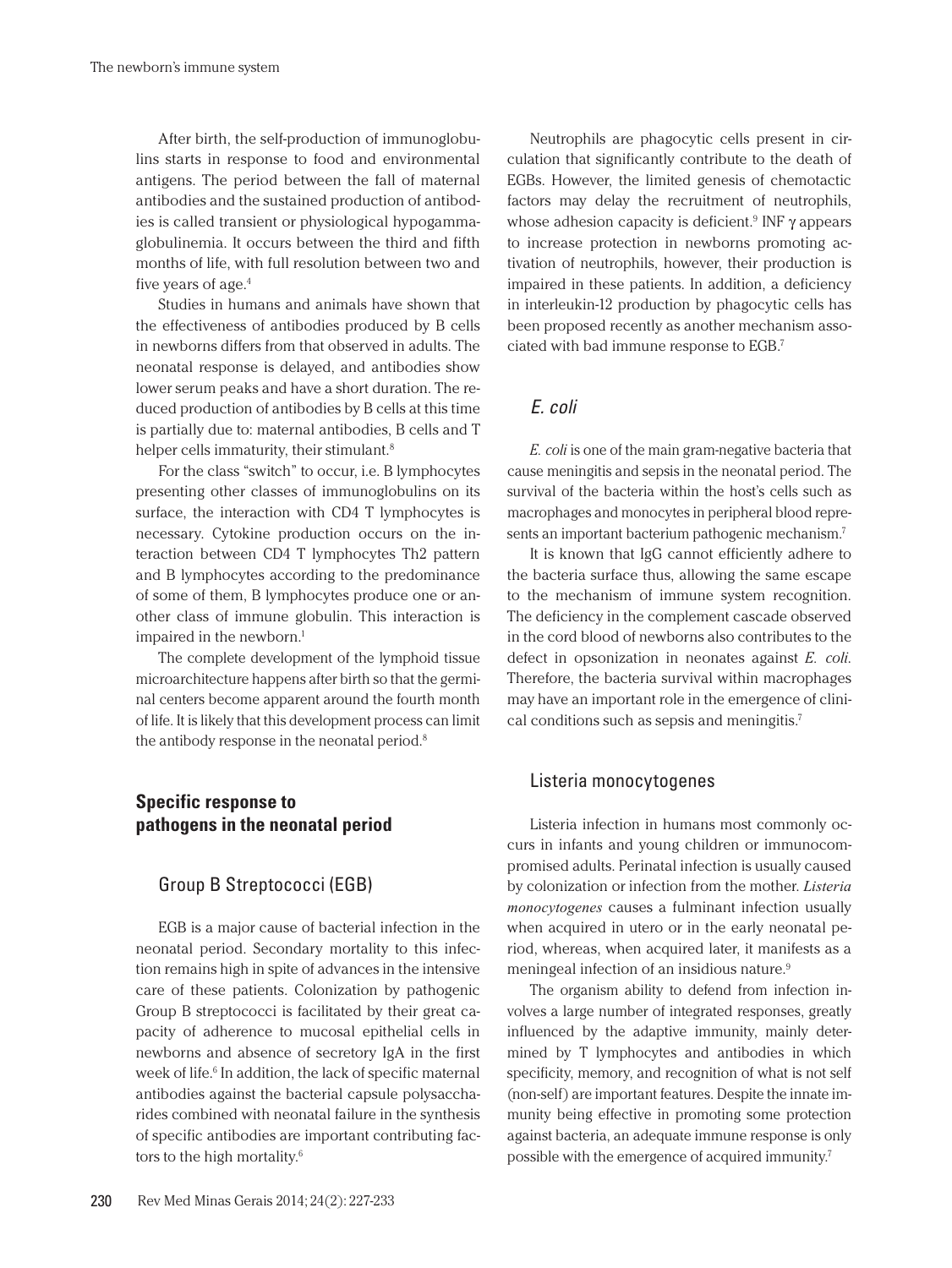The bacteria initially induce a humoral immune response that consists in the synthesis and release of antibodies in the blood, from circulating plasma cells, which neutralize the exotoxins from the bacteria and promote their phagocytosis. The cellular response that follows is more important in this type of bacteria, which multiply intracellularly.6 The macrophage activation is of paramount importance for an efficient destruction of bacteria and the activation by INF  $\gamma$  is fundamental in this process; its deficit production is related to scarcity and delay in the development of memory T cells in the neonatal period.<sup>7,9</sup>

#### Herpes-virus

The herpes virus is a pathogen capable of causing widespread and systemic infection or central nervous system disease with high mortality rates in the first few weeks of life. Congenital infection is usually caused by the herpes-virus type 2 present in the birth canal. Specific maternal antibodies in the newborn have an important role in the protection against disease development after exposure. Thus, it is known that the rates of infection in newborns to mothers with primary disease are higher than those observed in newborns to mothers with recurrent infections.10

Both cellular and humoral responses are involved in the control of herpes infection.7 The cellular response by T lymphocytes, compromised in neonates, may be responsible for a rapid disease progression. The fatal evolution after the neonatal period is rare and affects children with T-cell related immunodeficiency, or in use of chemotherapy or radiation.<sup>7</sup> The delay in the response to the infection from Th 1 cells, proliferation of CD4 T lymphocytes, secretion of INF γ and tumor necrosis factor, and poor production of specific antibodies against the virus allow the infection to become widespread causing significant damage to all organs.7

Some studies show that there is significant production of IL-6 and IL-8 in term and pre-term newborns in response to infection by the herpes-virus. However, the overproduction of inflammatory cytokines seems to be associated with greater intensity in the clinical manifestations of the disease compared to those in adults.7,10

# Cytomegalovirus (CMV)

CMV is the main cause of intrauterine infection, affecting 0.3 to 2.2% live newborns. Congenital infection is an important cause of hearing and visual deficiencies, or cerebral palsy in newborns. The virus can be transmitted to the fetus during the mother's primary infection and may also be transmitted years after the mother acquired the infection. Maternal antibodies do not prevent viral transmission but seem to protect the fetus from a massive infection reducing the intensity of symptoms.9

The host's immune response to CMV infection plays an important role as limiting the infection and clinical manifestations of the disease. Studies show that the great susceptibility of the fetus to CMV infection may be related to problems in cellular immunity, either innate (natural killer cells) or adaptive (T lymphocytes).

The specific response of CD4 and CD8 T cells to primary cytomegalovirus infection seems to be reduced when compared to the response observed in adults. The poor response of CD4 T cells is associated with prolonged elimination of the virus in infected patients urine, which suggests its fundamental role in the control of viral replication in mucosal surfaces.<sup>10</sup>

Recently, T cytotoxic lymphocytes (T CD8) have been described in newborns with congenital CMV infection. This finding suggests that intrauterine antigenic stimulation has the potential to stimulate a protective immunological response in the fetus and that, unlike CD4 T lymphocytes, the CD8 T lymphocytes response can be preserved. However, the efficiency of the response mediated by these cells in the newborn is not clear yet.<sup>7,10</sup>

#### Ebstein-Barr virus (EBV)

EBV infection occurring in early childhood is not associated to any specific clinical picture. However, when it occurs in the adolescence or in adults, a high proportion of individuals develop the clinical picture of mononucleosis, which occurs when the primary infection by EBV is not adequately controlled, leading to excessive stimulation of CD8 T cells by infected B lymphocytes. These findings suggest that the infection is better controlled in newborns and infants than in adults. This occurs because the CD8 T lymphocytes response seems to be reduced in newborns and infants, which explains the absence of disease clinical manifestations.9

# Varicella-zoster virus

Fetal varicella syndrome occurs in about 2% of patients whose mothers develop chickenpox in the first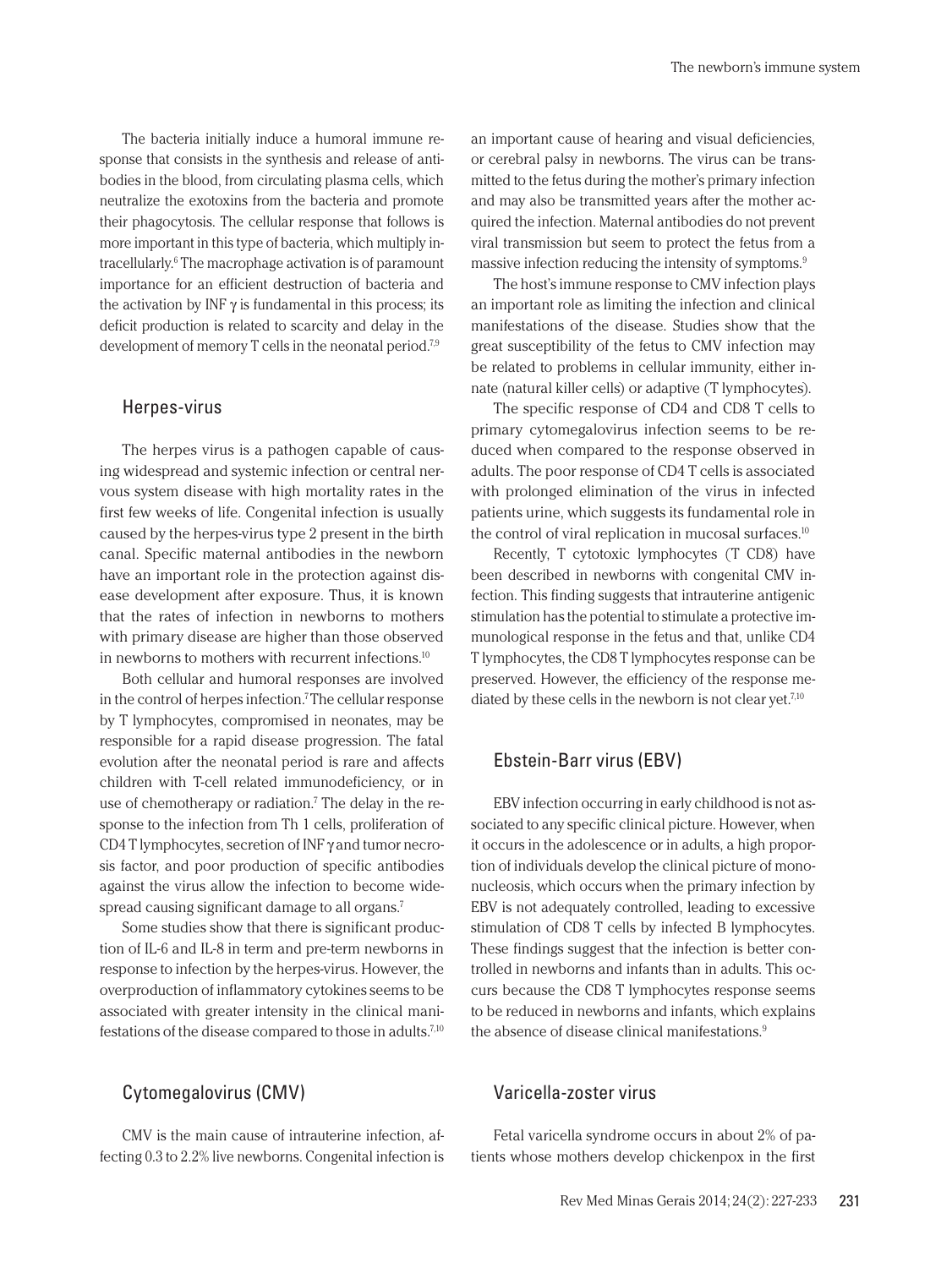20 weeks of gestation. Chickenpox in the newborn may result from vertical or horizontal infection. Chickenpox acquired in the perinatal period (between five days before and two days after childbirth) occurs as the result of maternal viremia with virus transmission before the transmission of maternal antibodies. The visceral involvement and high mortality are characteristics of this disease presentation. Thus, innate immunity during the period in which the child is without maternal antibodies is critical for the control of infection.7

During pregnancy, maternal antibodies transmitted via trans-placenta to the child whose mother acquired chickenpox until six days before childbirth play an important role in protecting the newborn against disease manifestations.7

The exact role of humoral and cellular responses in the neonate for protection against the varicella-zoster virus has been continuously studied. However, the humoral response appears to not perform complete protection against the virus. Cell-mediated immunity and secretory immunity exert important roles.7

The large production of INF γ observed in patients with congenital varicella virus infection suggests that the Th 1 lymphocytes response is important as the first defense mechanism even if it is not effective to control the infection.2 The failure to develop an adequate cellular immune response from T cells, macrophages, and natural killer cells has been correlated with the death of infected patients.<sup>11</sup>

# Respiratory syncytial virus (RSV)

RSV infection is one of the most common diseases in the world, and it is estimated that every child is infected until the third year of life. The virus does not replicate outside the respiratory tree, being restricted to the respiratory mucosa infection. The clinical spectrum of the disease is extremely variable, from mild upper respiratory tract infections to severe pneumonia.

In the first days of life, the newborn is able to develop an innate response to the virus; however, due to lack of intrauterine antigenic stimuli, the adaptive response is necessary for the proper control of infection.7 The toll-like 4 receptor (TLR4) participates in RSV recognition by innate immunity. Premature newborns have small amounts of TLR4 and reduced production of cytokines after its activation, which means increased susceptibility to infection by this virus.12

The efficient adaptive response to viral pathogens is mediated by cytokines produced by Th1 cells. However, their production can be inhibited by cytokines secreted by Th2 lymphocytes. Therefore, a suitable balance between these two is essential for the eradication of  $RSV<sup>7</sup>$ 

Viral proteins such as glycoproteins and fusion proteins are important for viral penetration in the host's cells and the start of an immune response reaction. They are capable of inducing the formation of neutralizing antibodies; however the response can contribute to lung disease in newborns. Similarly, some studies show that maternal antibodies passively transferred in the first months of life may contribute to more serious disease conditions.7

# *Toxoplasma gondii*

Toxoplasma is an obligatory intracellular pathogen that affects especially fetuses and newborns. About 60% of maternal infections are not transmitted to the fetus because the placenta can act as a barrier to the hematogenous passage of tachyzoites, which occurs particularly in the third trimester. The disease can result in brain or eye lesions; however, disseminated infection is rare in the neonate. It is suggested that the different transmission rates depend on placental blood flow, virulence of the toxoplasma strain, genetic susceptibility of the patient, and the number of parasites.<sup>11</sup>

As in other congenital diseases, the severity of infection acquired during pregnancy relates to the ability of intracellular parasites to damage human fetal organs in formation, immunological immaturity of the fetus, and placental barrier separating maternal and fetal humoral responses.<sup>7</sup> The balance between Th1 and Th2 responses influence the presence or absence of clinical manifestations.<sup>9</sup>

Parasitemia stimulates the immune response in the host, initially humoral, and cellular after a few days. The activation of T lymphocytes leads to the production of a great number of interleukins and reduced parasitemia.9 However, it is known that survival in the intracellular environment promotes the parasite's protection against the immune system.<sup>14</sup> INF  $\gamma$  plays an important role in the control of infection as a strong activator of infected macrophages limiting the intracellular growth of tachyzoites. However, the production of INF  $\gamma$  is hampered in neonates, which is an important factor related to the high susceptibility of newborns.<sup>9</sup>